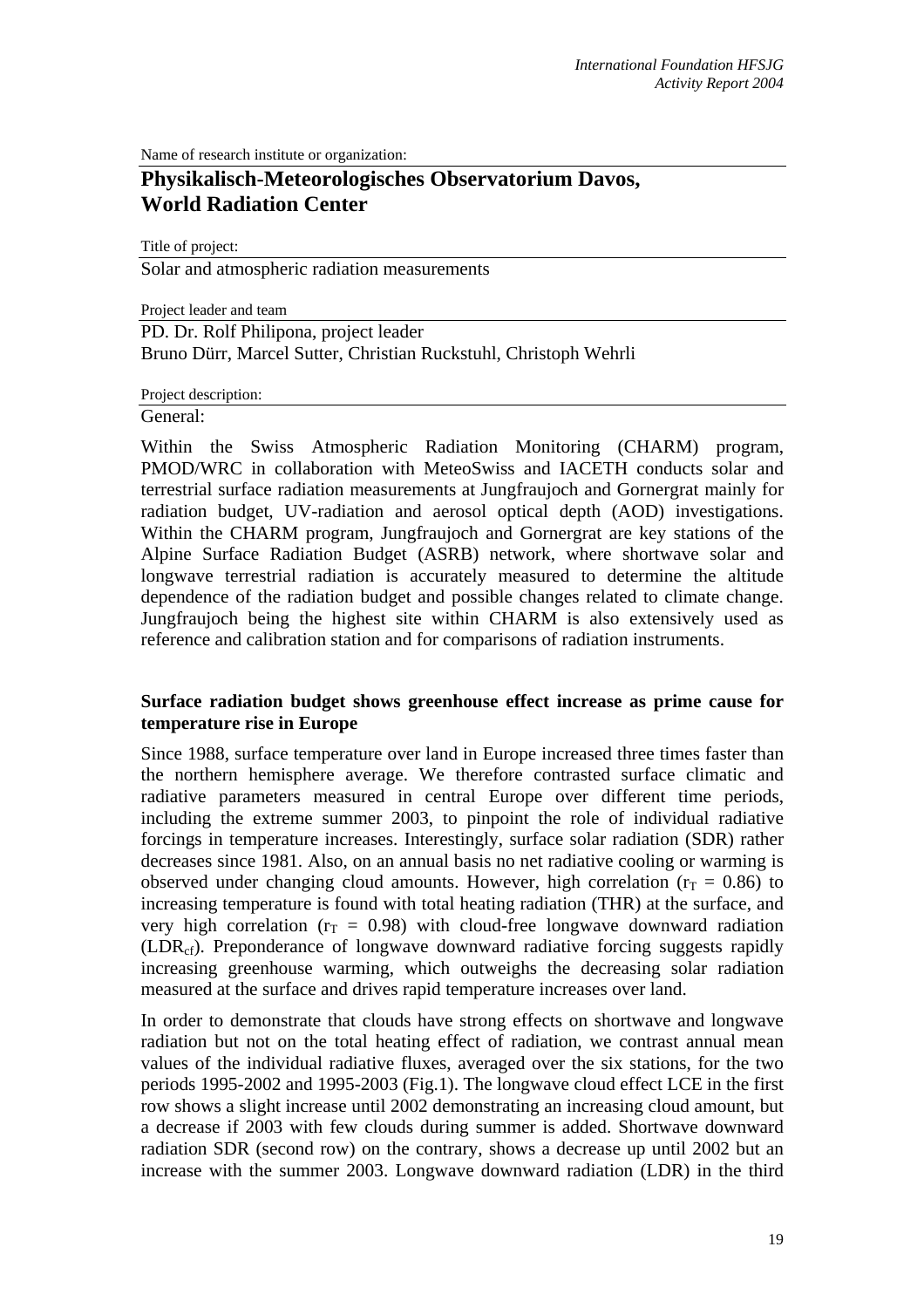row shows an important increase until 2002 but with the low cloud amount during summer 2003, which allowed for strong emittance of longwave radiation to space, this increase is strongly reduced yet still positive.

THR in the fourth row stands for total heating radiation and represents LDR plus SDR minus the shortwave upward radiation SUR. It is remarkable, that despite the extreme changes of SDR and LDR during summer 2003, THR steadily increases with high significance of 3 respectively 4 standard deviations over the two periods. While THR and LUR both strongly increase from 1995 to 2003, total net radiation (TNR) in the sixth row, which is the difference of THR and LUR, shows only very small yearto-year variations and practically no increases nor decreases over the two periods.

The steady increase of THR and its high correlation with temperature indicates, that even though clouds strongly modulate SDR and LDR, shortwave and longwave cloud effects are opposite and by and large cancel each other on the annual mean. By subtracting the longwave cloud effect LCE from LDR we obtain the cloud-free longwave downward radiation (LDR<sub>cf</sub>). LDR<sub>cf</sub> (seventh row) has very similar year-toyear variations as LUR. The very high correlation of  $LDR<sub>cf</sub>$  with temperature (0.99 and 0.96), and increases that are almost as high as THR, suggest that while SDR is decreasing (period 1981 to 2002), the increasing longwave downward radiation is by far the prime driver of temperature increases at Earth's surface.



**Figure 1:** Annual means of individual radiative fluxes averaged over the six ASRB stations shown for the periods 1995-2002 (left) and 1995-2003 (right). Descending in the rows: longwave cloud effect (*LCE*), shortwave downward radiation (*SDR*), longwave downward radiation (*LDR*), total heating radiation (*THR*), longwave upward radiation (*LUR*) also corresponds to surface temperature, total net radiation (*TNR*), cloud-free longwave downward radiation (*LDR<sub>cf</sub>*), temperature subtracted cloud-free longwave downward radiation (*LDR<sub>cfts</sub>*). Numbers in framed boxes indicate the correlation index to temperature for the first 7 fluxes and to absolute humidity for  $LDR<sub>cts</sub>$ .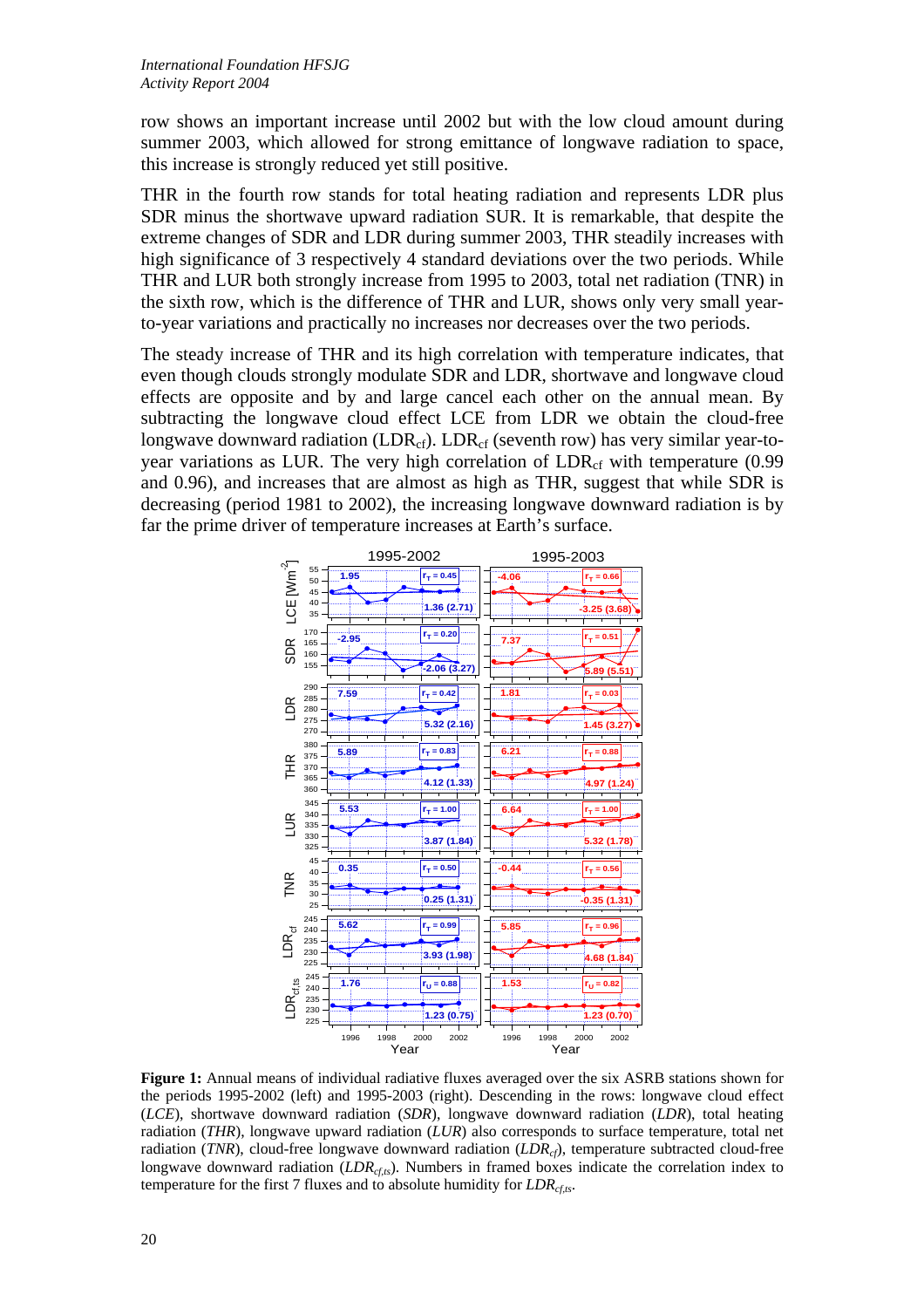In order to show the warming effect caused by increasing greenhouse gases we subtract the effect of increased temperature at the surface from  $\text{LDR}_{cf.}$ . This effect is determined by using the first derivative of the Stefan-Boltzmann law and the temperature increase over the periods, multiplied by the apparent cloud-free sky emittance. In the last row of figure 1 the cloud-free and temperature subtracted LDR<sub>cf ts</sub> shows increases with still almost  $2\sigma$  significance. The high correlation (0.88) and  $0.82$ ) between LDR<sub>cf,ts</sub> and absolute humidity measured at the stations, indicates that a dominant part of the increase of  $LDR<sub>cf,ts</sub>$  is due to increased water vapor.

Key words:

Surface radiation budget; Radiative forcing; Longwave cloud effect; Greenhouse effect;

Internet data bases:

http://www.pmodwrc.ch

Collaborating partners/networks:

MeteoSwiss (MCH) Institute for Atmospheric and Climate Science at ETH (IACETH)

Scientific publications and public outreach 2004:

#### **Refereed journal articles**

Philipona, R., B. Dürr, and C. Marty, Greenhouse effect and altitude gradients over the Alps – by surface longwave radiation measurements and model calculated LOR, Theor. Appl. Climatol. **77**, 1-7, 2004.

Philipona, R., B. Dürr, Ch. Marty, A. Ohmura, and M. Wild, Radiative forcing – measured at Earth's surface – corroborate the increasing greenhouse effect, Geophys. Res. Letters, **31**, L03202, doi:10.1029/2003GL018765, 2004.

Dürr, B., and R. Philipona, Automatic cloud amount detection by surface longwave downward radiation measurements, J. Geophys. Res. **109**, D05201 doi: 10.1029/2003 JD004182, 2004.

Sutter, M., B. Dürr, and R. Philipona, Comparison of two radiation algorithms for surface-based cloud-free detection, J Geophys. Res. **109**, D17202, doi:10.1029/ 2004JD004582, 2004.

Philipona, R., and B. Dürr, Greenhouse forcing outweighs decreasing solar radiation driving rapid temperature rise over land, Geophys. Res. Letters, **31**, L22208, doi:10.1029/2004GL020937, 2004.

#### **Conference papers**

Philipona, R., and B. Dürr, Exponential temperature increase in central Europe: Under decreasing solar– but strongly increasing greenhouse warming, American Geophysical Union, 2004 Joint Assembly, Montreal, Canada, May 17-21, 2004.

Philipona, R., Messung des Strahlungsantriebes an der Erdoberfläche bestätigen die Zunahme des Treibhauseffektes, DACH Meteorologentagung, Karlsruhe, Deutschland, September 7-10, 2004.

#### **Theses**

Dürr, B., The Greenhouse Effect in the Alps – by models and Observations, submitted to the Swiss Federal Institute of Technology, Zürich, pp.92, 2004.